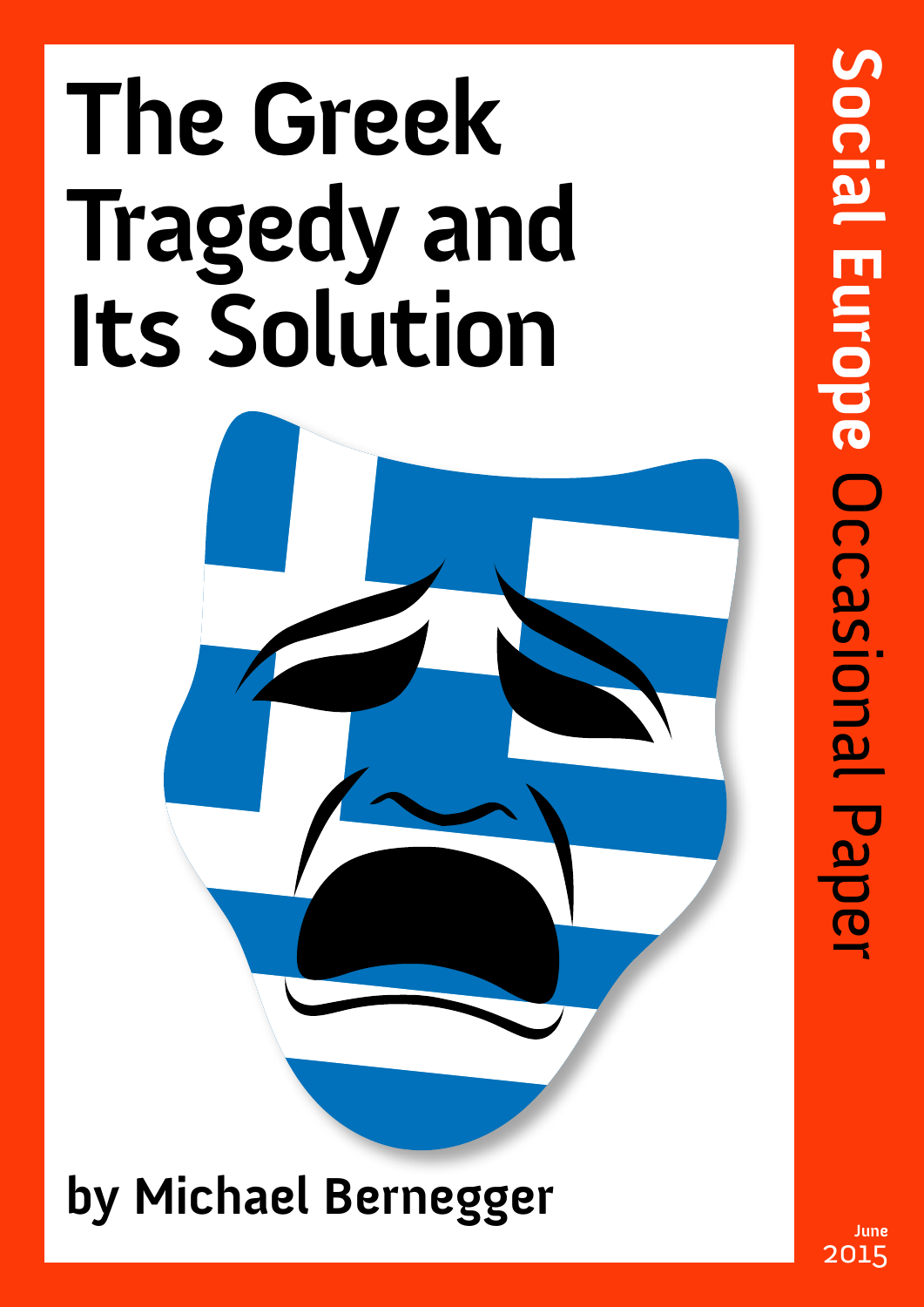### **Introduction and Summary**

*This article contains a counter-consensus analysis of Greece's economic crisis. A complementary background text substantiates the article's main statements in detail. 1 Attached to the background text are many informative graphs and tables, which are omitted here for reasons of space. Here are the article's essential arguments in summary form. A longer version in German is available at http://j.mp/Bernegger.*

## **The Troika's Policy Towards Greece Is Based On A Fatal Statistical Error**

Ostensibly, the Greek crisis is about sovereign debt. It appears to result from a too expansionary fiscal policy and a loss in price competitiveness since the launch of the euro. This competitive weakness, it is claimed, can be attributed to an excessive rise in labour costs in relation to anaemic macroeconomic productivity growth. Greece is seen as internationally uncompetitive because the economy's internal structures do not allow for or support any industries that can compete at that level. Bureaucracy, dysfunctional regulation, especially in the labour market, excessively high wages and costs are said to be the main structural obstacles. Hence, apparently, the periodic disturbances that since 2010 have been leading the country, in ever shorter intervals, to the brink of national bankruptcy. Hence also the strict austerity and deflationary programme that the troika has imposed on the country since 2010.

In reality, the core process is completely different: Greece is a country with very large and competitive export industries. Its merchant fleet has been the world's largest and most efficient since the 1970s. Its tourism sector enjoys a very strong position within Europe. In the 2000s, it developed successfully from mass to quality tourism, at very competitive prices in the upper and particularly in the top price segments. The country experienced an export boom from 1999 to 2008. No other country in Western Europe, with the exception of Norway, achieved even remotely comparable export growth. Owing to conceptual errors in the calculation of the balance of payments and gross domestic product, the export boom was recorded as a growing current account deficit and sluggish GDP growth. In truth, up to 2008 Greece achieved high and steeply increasing current account surpluses, more so than Germany did. That export boom was driven primarily by merchant shipping, the country's dominant economic sector since the 1960s.

Greek economic statistics are distorted, for conceptual and political reasons, in serious and obvious ways. This is shown in the (above-mentioned) background text for the two main export industries, merchant shipping and tourism. Balance of payments statistics for both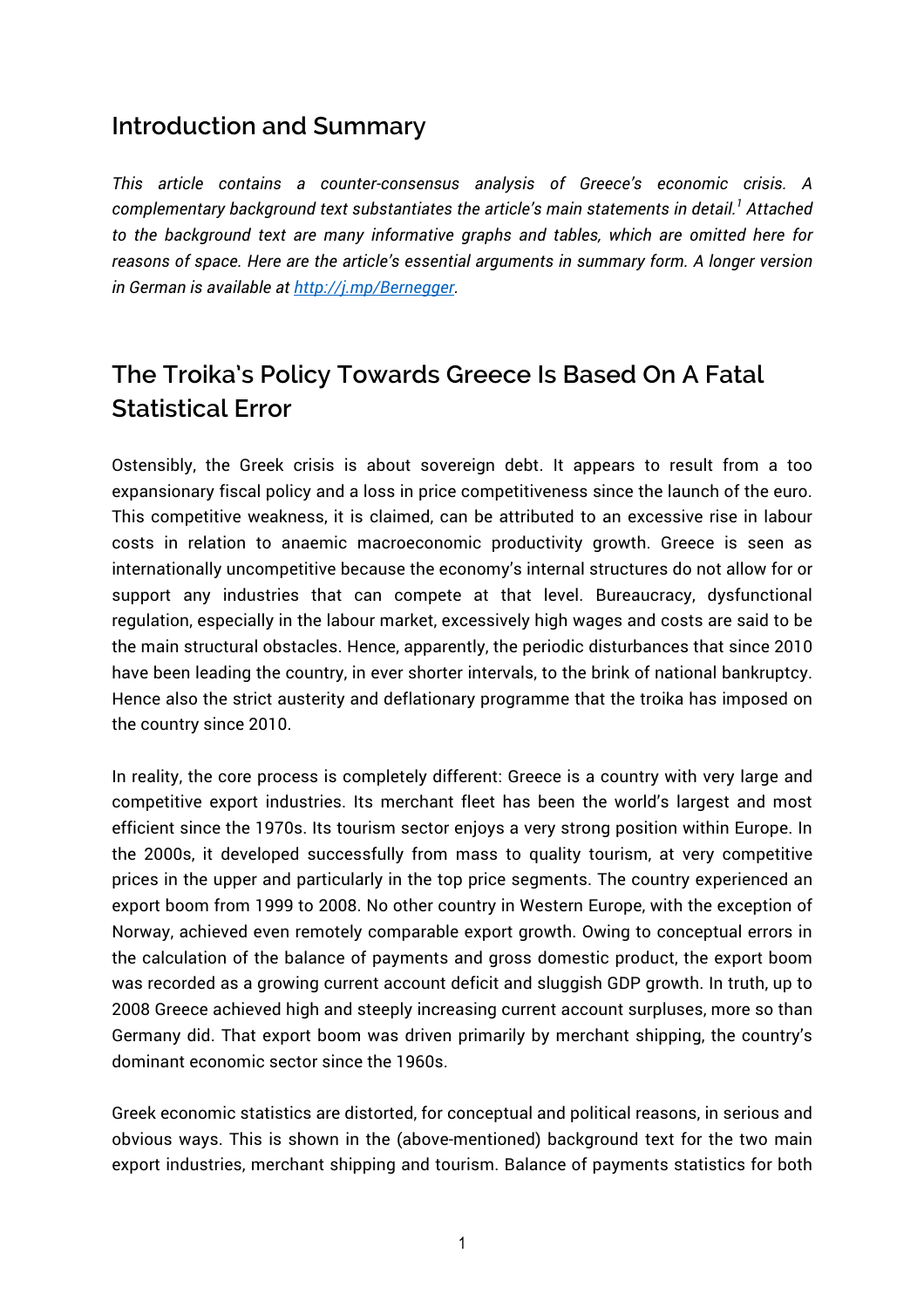those industries are collected by the Bank of Greece. Merchant shipping specifically is conceptually misrepresented in Greece's balance of payments statistics since its return to Greece in the 1960s; in other words, for more than 50 years. That has to do with its currency exposure, the regulation and taxation of the sector in Greece, as well as with the country's monetary policy regime up to 1998. The problem has been globally known since the 1980s as the "missing fleet phenomenon", even seriously distorting current account balances worldwide, not only Greece's. Unlike in the rest of the world, in Greece, shipping companies' freight earnings from abroad were not reported as merchant shipping exports. The reported exports comprised only the transfers to Greece from the dollar accounts held by the shipowners abroad. These so-called remittances covered only domestic factor costs - seafarers' wages, salary payments including the NAT state pension fund in Greece, domestic inputs, company earnings and dividends paid in Greece.

All merchant shipping earnings are denominated in USDs (formerly also in GBPs), because that is how freight rates are posted around the world. The earnings were made exclusively to the shipowners' dollar accounts abroad because from 1932 Greece had a capital controls regime that did not allow any international capital transactions. The shipowners made their big payments - such as for the purchase of ships, the amortisation and interest on shipping credits, the purchase of fuel, operating expenses such as port and canal fees, labour costs for non-Greeks - exclusively from their overseas dollar accounts. On entry into the euro, the statistical coverage of merchant shipping in Greece by the central bank was improved superficially. The payments received by Greek banks are fully recorded, which was not previously the case. Also, a part of the overseas freight earnings started to be effectively recorded on accounts in Greece. That was a condition made by Greece-based banks for the ample loans they granted to the shipowners after the introduction of the euro. The percentage of merchant shipping export earnings covered by the official Greek balance of payments thereby increased from approximately 10% in 1999 to about 25% in 2008. But most of the sector's exports remain statistically unrecorded. The Greek central bank is reluctant to act, and merely distributes annual questionnaires regarding the shipowners' turnover under foreign flags, which the shipowners can fill in as a self-declaration. To a lesser degree, similar conceptual problems in statistics exist in the tourism sector. The practice there was changed to a new system on the introduction of the euro, the Frontier Travel System (FTS). But the system is unable to detect qualitative changes, like the spectacular expansion of five-star hotels in the 2000s.

Greece's export industry is very competitive, and it is oriented towards the world economy's above-average growth sectors and is consequently well positioned. But it is insufficiently diversified and, above all, concentrated on an extremely cyclical sector, merchant shipping. Since 2008, it has been exposed to an extreme sectoral price decline, which is hitting all operators hard. The same sequence as that of the 1970s and early 1980s is being repeated: Strong, synchronised growth of the global economy, a sharp increase in freight rates, large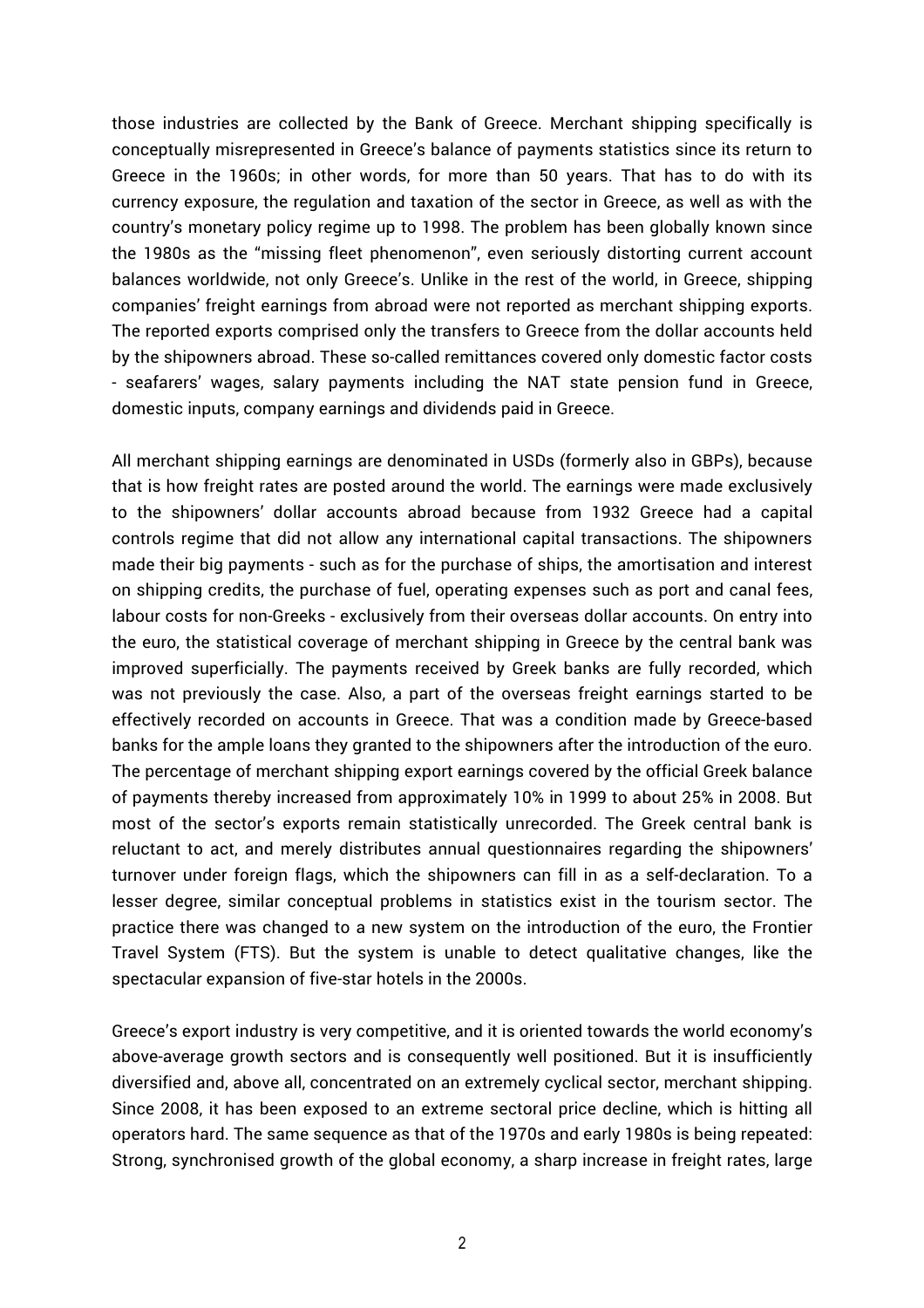orders for very big ships (early 1970s; second half of the 2000s), then the first oil shock (1973; 2007-08), then the second oil shock (1979-80; 2011-14), sharp downturn (1981-85) in the demand for seafreight and high overcapacity combined with a collapse in freight rates. For tankers, the average freight rates were in 2014/15 about 30-40% below the average rates in the 2000s, for bulk cargo transporters about 70-80%. Compared to the peak levels of 2008, the declines were as steep as 50%/95%. Also in the hotel and restaurant sector, prices have dropped by about 20% from 2007/08 levels. The contraction of Greek exports is a cyclical, sectorally-determined slump. No other country has, due to its specialisation risks, suffered such a serious exports collapse. Nevertheless, in those two industries, Greece has, already in the expansion phase but also during the downturn since 2008, clearly strengthened its international competitiveness. However, as an economy, Greece is seriously weakened.

#### **An extremely deflationary foreign trade price shock ...**

What initially brought Greece to its knees was an extremely deflationary price slump in its foreign trade. Not only for its merchant fleet, but also for the Greek economy as a whole, the two oil shocks of 2007/08 and 2011-14 represent enormous burdens. In the 1990s, Greece spent annually about 1% of its nominal GDP on its oil bill (net energy imports minus energy exports). In the years 2006-14, that percentage rose to an average of about 4% of nominal EDP-GDP. In the peak years, the percentage even exceeded 5%. In addition, there are the fuel costs of the merchant fleet, which is refuelled around the world and hardly ever in Greece. That expenditure is recorded not in the Greek trade balance, but in its services account as imports (intermediate inputs) of shipping services. That amounts to another 2- 3% of nominal EDP-GDP. If all the freight earnings of Greek shipping companies were correctly recorded, instead of just a quarter of them, the actual energy bill would rise to about 15-20% of the correctly calculated nominal GDP.

No other advanced economy depends as massively on the price of oil as Greece does. This dependence reflects the country's maritime exposure. Greece has several thousand islands, many of them tourist destinations reached by ship or air transport, which means high transport costs. Electricity and heating are produced on the islands exclusively through oil/gas combustion in thermal power plants. Greece also possesses the world's largest merchant fleet. The fleet's fuel expenditure represents the largest part of the costs for voyages and - in oil shocks - even the total cost. What hit Greece massively, like no other economy, is a double price shock in its foreign trade. A price collapse in its export prices since 2008 and, parallel to that, a price explosion in import or input prices. Hence the extreme deflationary pressure from the foreign trade sector. The Greek central bank's official current account figures therefore present a false picture because they cover freight earnings and energy expenditure only to a small extent, as we have seen.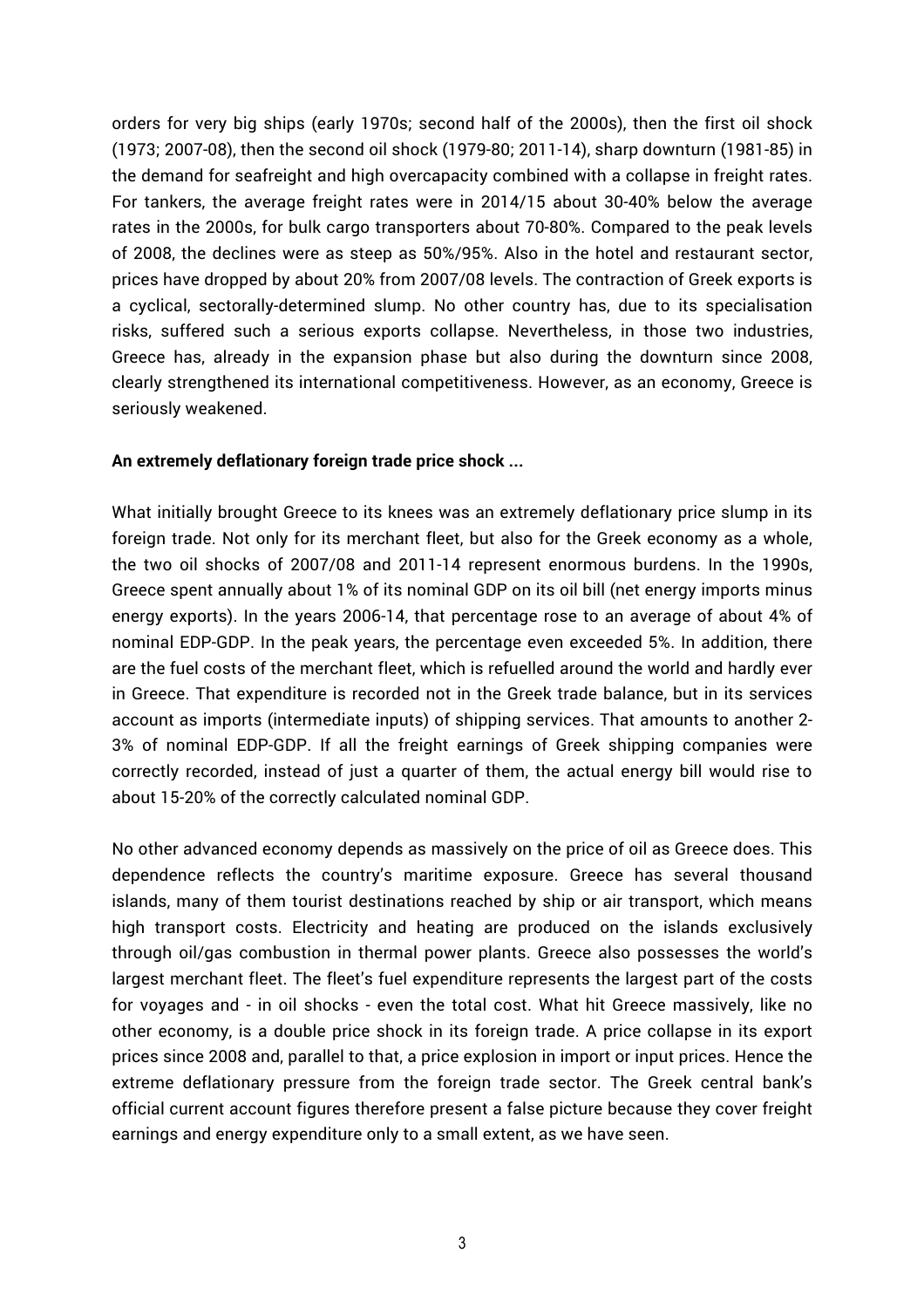Correctly calculated, there was a rising current account surplus from 1999 to 2007/08 and a squeeze in the surplus and even deficits since then. The official current account shows exactly the opposite of the actual development, with disastrous consequences for the interpretation of the economic problems and the formulation of policy responses.

In essence, it's a case of a cyclical foreign trade price shock, identical to that of the early 1980s. It started in 2008, after Greece's terms of trade had previously been extremely favourable for the country's current account. It is exactly the same constellation as in the early 1980s: a collapse of freight rates combined with the second oil crisis of 1979/80, which then lasted until 1985. It's a classical terms of trade shock, which has nothing to do with Greece's internal price and cost dynamics. For these products, or rather services, Greece is a pure price taker. In the 1980s, Greece's policy responded in a, in principle, proper manner; namely, with an expansionary fiscal policy. That prevented, in the 1980s, a slide into a deep recession or depression. What was wrong then were two things:

- Labour market policy and pay determination in the core sector, merchant shipping. Sharply rising Greek seafarers' wages, due to the wrong choice of the reference currency for wage payments after 1977, led to a dramatic loss of seafaring jobs in Greece in the first half of the 1980s. That had grave consequences for shipowners' remittances and the then current account, and brought a drop in the Greek Drachma.
- The fiscal expansion was not applied as a temporary, cyclical policy measure. It was continued unchanged under different cyclical conditions and paved the way for cronyism-led party politics, with the well-known consequences for budget deficits and growing government debt.

The state of official data and the prevailing analysis of the growing current account deficits since the introduction of the euro are incorrect. Equally wrong is the claim of insufficient productivity gains, and, even more so, that of excessive wage cost increases. On the contrary, from 2003 to 2008 wages increased insufficiently in relation to the actually achieved productivity gains. Real wages, measured correctly, declined already during the upturn, although the economy was experiencing Western Europe's biggest boom. Also, the budget deficits and the level of government debt relative to actual GDP were not nearly of the order of magnitude reported in the EDP procedure. Correct is only that the balance of payments data published by the Greek central bank, and, derived from those, the national accounts data support the interpretation of increased unit labour costs and excessively expansionary fiscal policy, superficially, from a highly aggregated perspective.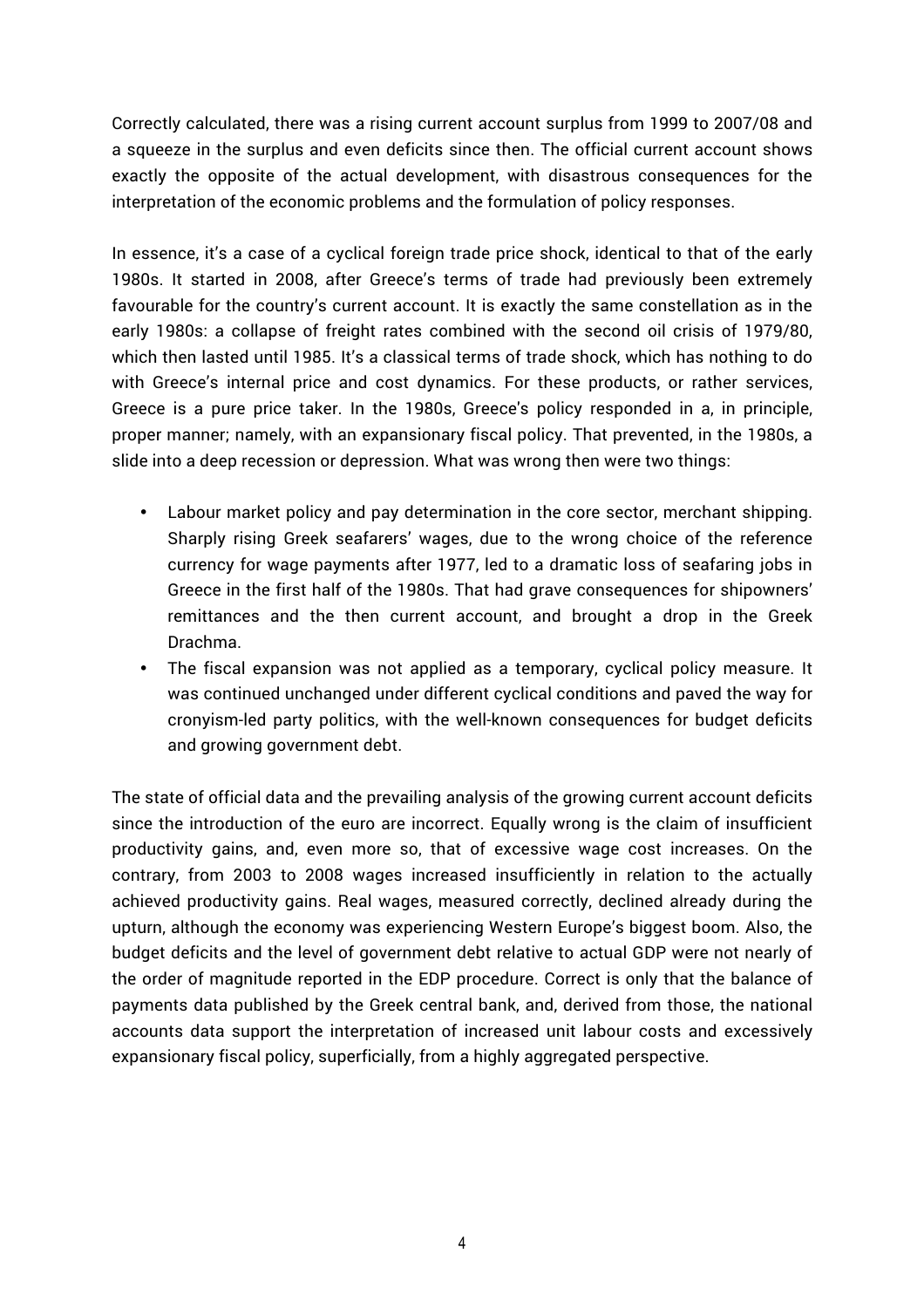#### **... is aggravated by a misguided policy of internal deflation ...**

Consequently, the troika has formulated an incorrect response: namely, a massive and historically unprecedented internal deflation in response to an external deflation of rare magnitude, in a small open economy. The concept of internal devaluation, as it is called, is inappropriate for several reasons:

- Greece's export industry does not benefit from massively lower wages and prices. That has to do with its structure. Earnings and expenditure by merchant shipping, by far the largest export industry, are, as we have said, almost exclusively dollarbased and have little to do with Greek factor costs. Shipping companies now employ, in contrast to the situation at the beginning of the 1980s, very few Greek seafarers. The bulk of the seafarers are Philippinos and Indians, who are paid in their home currencies. The merchant fleet is, moreover, extremely capital and barely labour intensive, in contrast to its structure some decades ago. In the tourism sector, many of the export-oriented firms are family enterprises with a low intensity of non-family employees. The bigger firms among the five- and four-star hotels are, by contrast, correspondingly more capital intensive. For the expansion of the fivestar hotels, wages were no obstacle, on the contrary. In both areas, cheap, clandestine work by undocumented immigrants is in any case a significant form of employment.
- The internal devaluation policy does not take into account the former strong credit expansion and debt levels of private households and companies. Through lower wages and prices, as well as through high unemployment, nominal incomes are reduced. With unchanged outstanding debt to the banking sector and to the state, the current burden of interest, amortisation and tax payments as well as the value of outstanding debt continue to rise in real terms. Thereby, a debt deflation situation has emerged.
- This debt deflation is massively aggravated by the systemic banking crisis, which acts as a financial accelerator of the economic crisis. With the supposed 2010 sovereign debt crisis a withdrawal of foreign interbank deposits began, which brought about a credit stop by the banking system. The troika unwittingly intensified that process. Monetary policy became ultra-restrictive because the banking system's own capital was temporarily destroyed by the 2011 troikaimposed cut in debt. Since then, that capital has never been adequately built up again. Owing to that credit event, the banks immediately had to make extremely high write-offs. That destroyed a large part of their capital. The recapitalisation came, but only belatedly in 2012 and 2013. Meanwhile, owing to the massive reduction in their risk capital, the banks had to suspend their lending. The total credit stop made construction investment plunge to almost nil. The liquidity crisis stemming from the banking system spread to large parts of the real economy and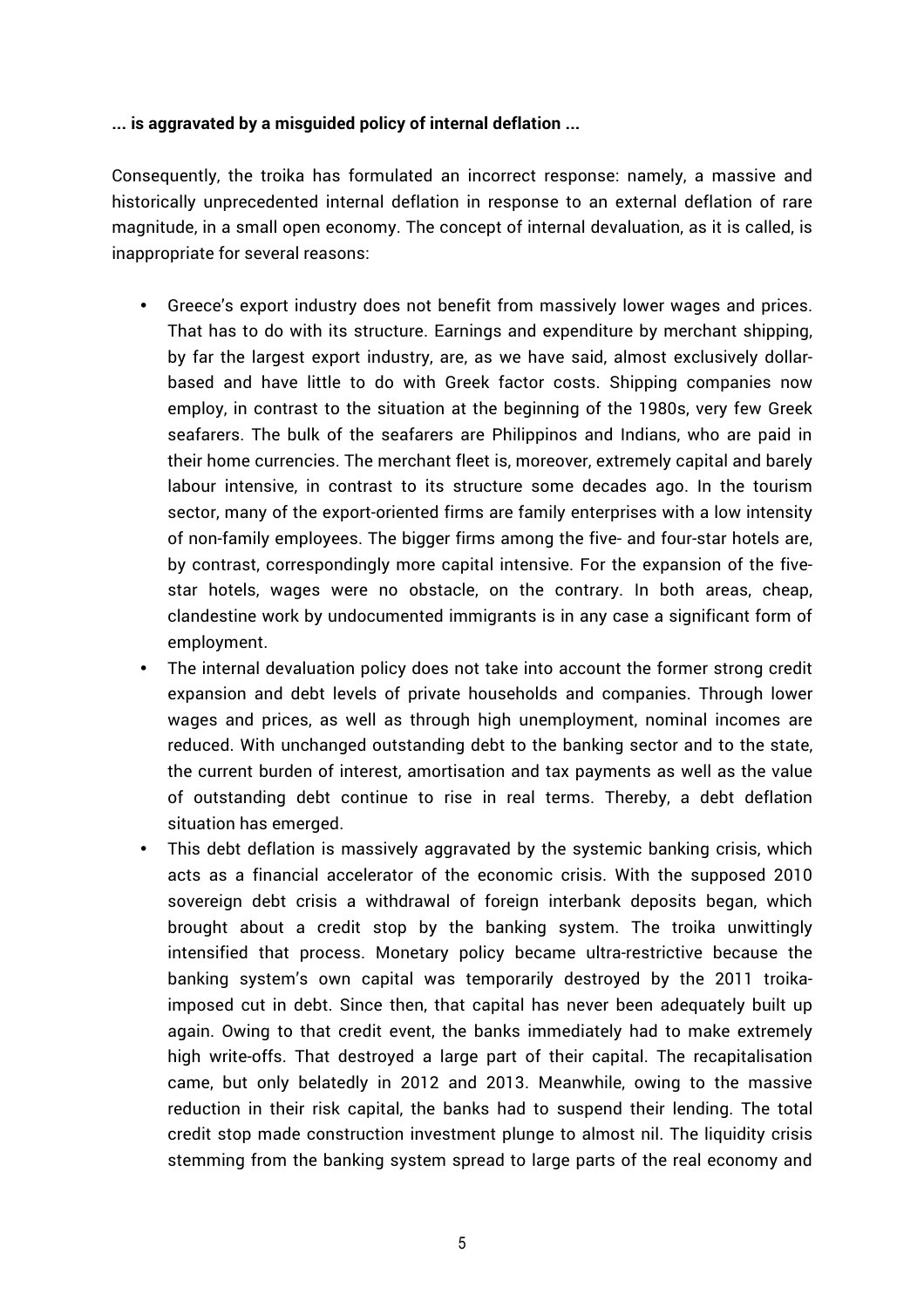drove tens of thousands of companies and households into bankruptcy and cost hundreds of thousands of workers their income. As a result of the general liquidity crisis, there was a surge in banks' non-performing and bad loans. Those loans need to be backed by much higher own resources, so that the banks, even after the belated recapitalisation, have been unable to emerge from a situation of insufficient equity or risk capital. The massively deflationary policy exercised via the banking system lies, along with the foreign trade price shock (plummeting export prices with surging oil prices), at the heart of the Greek crisis. The temporary destruction of the banks' equity capital triggered a systemic banking crisis, which is reflected in an almost total credit crunch and a liquidity crisis paralysing the whole economy.

The role of fiscal policy in the crisis is overemphasised or not appropriately assessed. True, a consolidation was needed. But the priorities were badly chosen by the troika. Fiscal consolidation was not only too abrupt, it also had extremely negative, distorting effects on the economy. Those who had up until then been paying taxes – regularly employed employees and households – now pay much more and receive fewer state benefits. The combination of the taxation measures – especially the sharply increased value-added, income and profit tax rates  $-$  and the spending cuts has massively increased tax evasion incentives. Those who had up until then paid little or no tax therefore still pay none or too little. Certainly, many of the self-employed and many firms can no longer pay because of the economic situation. Without causing such economic damage, it would have been relatively easy to get hold of considerable amounts of evaded taxes on the offshore accounts parked overseas.

#### **... which leads to a debt-deflation spiral**

Accordingly, this article describes the crisis as a debt-deflation spiral: to the external debt deflation in the economy's most important sector, merchant shipping, the internal devaluation policy adds an internal debt deflation and sets off a comprehensive and cumulatively intensifying process of macroeconomic debt deflation. The four characteristic elements are: the destruction of the banking system's equity or risk capital; plummeting real estate and ship prices, the principal sources of collateral for bank loans; steeply rising bad loans; and periodic deposit withdrawal panics in the banking system. The banks can no longer make loans, plunging the economy into a full-scale liquidity crisis. The banking crisis acts as a financial accelerator of a cumulatively worsening economic slump. Debt deflation consists of sharply falling nominal incomes and prices with unchanged nominal debt owed to banks and rising nominal debt towards the state. Interest rates and the tax burden rise dramatically in real terms due to the collapse of nominal incomes, making debt and debt servicing unsustainable. The government's manifest debt crisis reflects only one element of a much more basic process of full-scale debt deflation.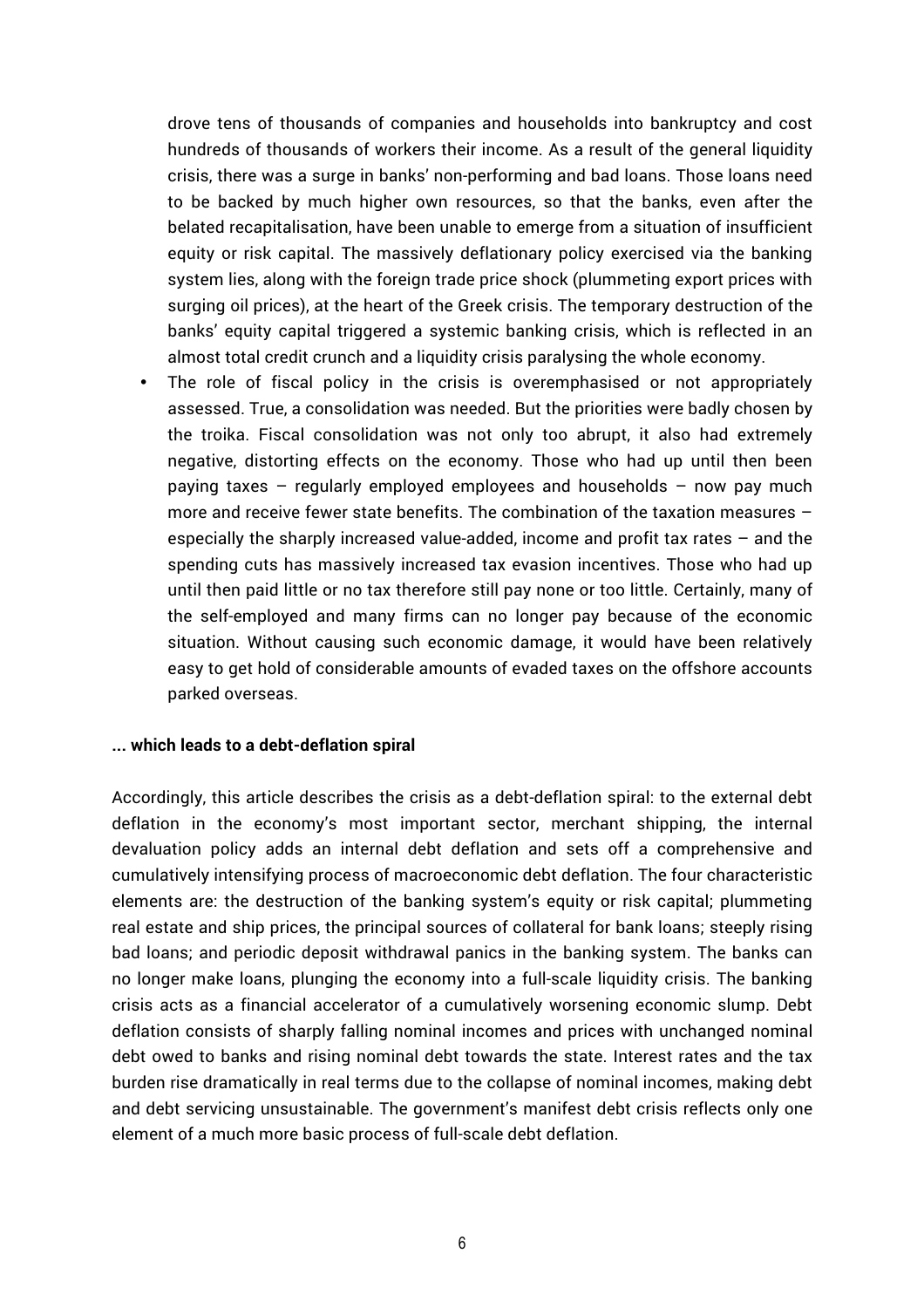Given this analysis, at the end of the article, the major policy options are discussed, and both an exit from the euro and a continuation of internal devaluation are rejected. The exit from the Euro would harm merchant shipping and tourism, the two most important export industries. For the Greek shipping industry, devaluation would not be useful at all, as revenues and costs are both mainly dollar-based. Both industries are highly capital-intense and require low and stable interest rates as well as sufficient credit supply. A return to the drachma would imply high and volatile interest rates with a high and time-varying risk premium. The best growth potential for tourism is in the four- and five-star hotel segment which both require continously high investment spending as well. Only by sticking to the euro and with a banking system offering credit supply and low and stable interest rates can these two industries fulfil their potential. But to get there, a complete break with the current stand-off and policy approach will be needed. Acting swiftly and forcefully is required in order to prevent a bank-run and a collapse of the economy.

The focus is not on reform measures of the current type, but also not on selective social policy or fiscal measures. Instead, the banking system must be recapitalised immediately and the credit mechanism restored. That is the only way to alleviate the country's catastrophic liquidity crisis. On its own, a further financing of the public budget will not suffice and continuing the troika's "reform course" will only aggravate the debt deflation. The main policy points proposed concern: injection of equity into banks, the transfer of non-performing and bad loans to a properly designed "bad bank", the abolition of withholding tax on interest rates on domestic bank deposits, and changes in the regulation of merchant shipping. Only if the shipowners hold large part of their liquidity in Greece, instead of in overseas offshore accounts, should they be allowed to retain their tax privileges. This is the sole way to restore a sufficient deposit base in the banking system. Such deposits are imperative in order to achieve the potential for credit capacity to be restored.

 $\overline{a}$ 

 $^{\rm 1}$  The background text can be requested from the author at michael\_bernegg@gmail.com